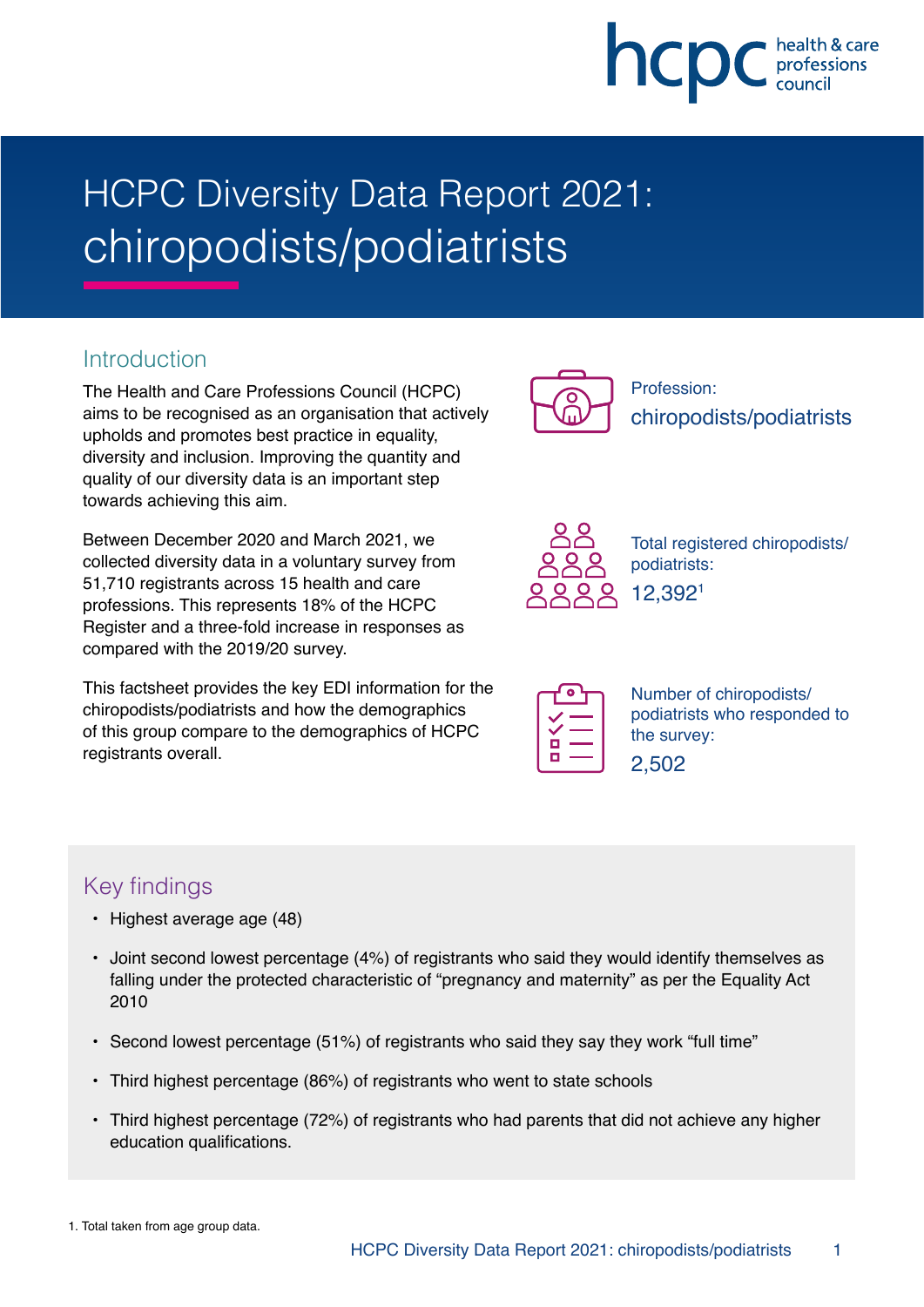# Chiropodists/podiatrists - Key findings

#### Average age





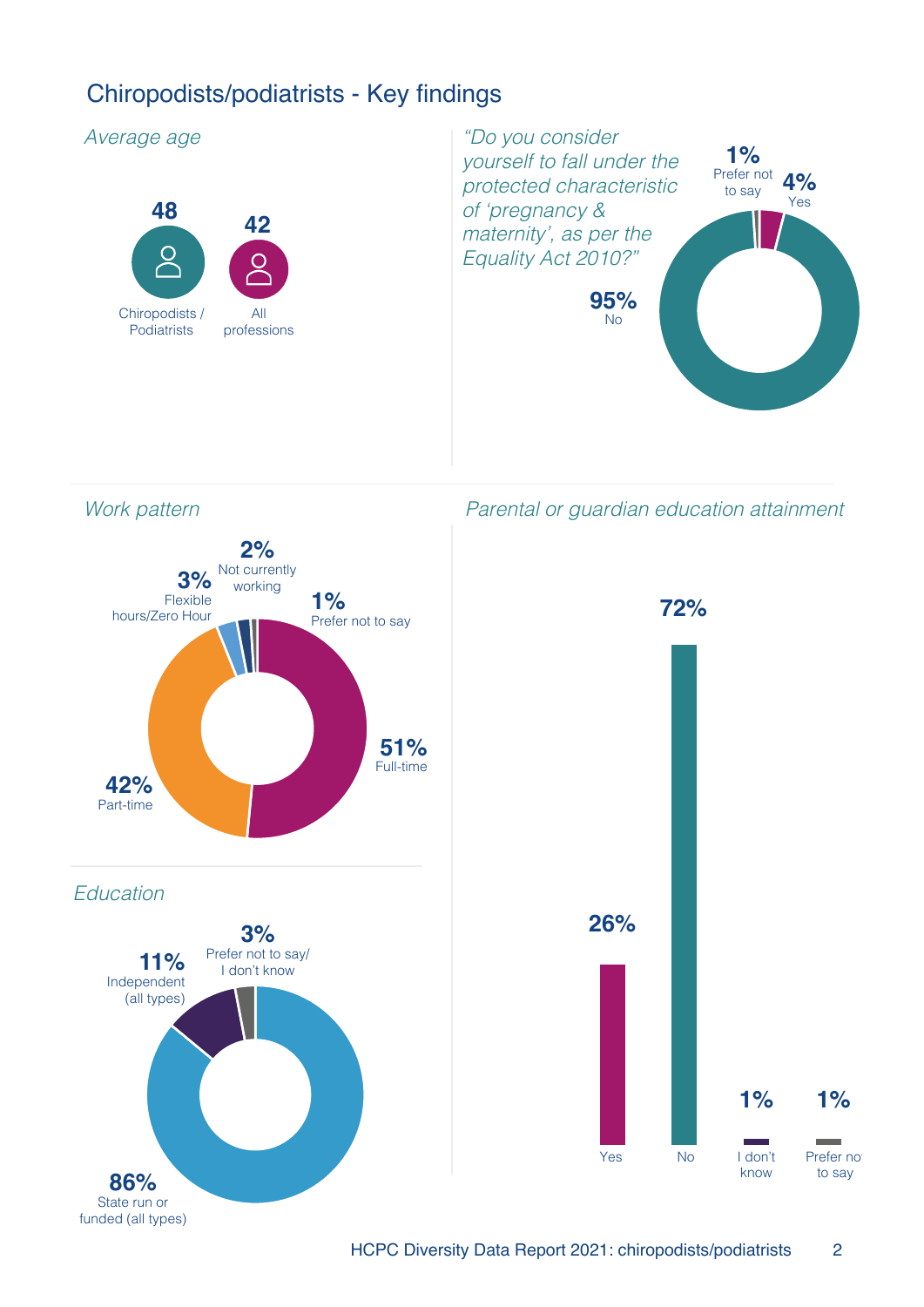# Age

Count and proportion of respondents by age group:

|                                     | Under 25 |                | <b>25-34 years</b> |      | <b>35-44 years</b> |      | <b>45-54 years</b> |               | <b>55-64 years</b> |               | 65 and<br>over |               | Average<br>age |
|-------------------------------------|----------|----------------|--------------------|------|--------------------|------|--------------------|---------------|--------------------|---------------|----------------|---------------|----------------|
|                                     | Count    | $\%$           | Count              | $\%$ | Count              | $\%$ | Count              | $\frac{0}{0}$ | Count              | $\frac{0}{0}$ | Count          | $\frac{0}{0}$ |                |
| Chiropodists/<br><b>Podiatrists</b> | 292      | $\overline{c}$ | 1735               | 14   | 2503               | 20   | 3630               | 29            | 3233               | 26            | 999            | 8             | 48             |
| All<br>professions                  | 11.853   | $\overline{4}$ | 78.796             | 27   | 84.390             | 29   | 65.492             | 23            | 40.694             | 14            | 7.956          | 3             | 42             |

# **Disability**

Count and proportion of respondents by disability:

|                                     | <b>Disabled</b> |      | <b>Not disabled</b> |               | <b>Prefer not to say</b> |                |  |
|-------------------------------------|-----------------|------|---------------------|---------------|--------------------------|----------------|--|
|                                     | Count           | $\%$ | Count               | $\frac{9}{6}$ | $\%$<br>Count            |                |  |
| Chiropodists/<br><b>Podiatrists</b> | 205             | 8    | 2,234               | 90            | 42                       | $\overline{c}$ |  |
| All professions                     | 4,188           | 8    | 47,005              | 91            | 523                      |                |  |

# **Ethnicity**

Count and proportion of respondents by ethnic origin:

|                                     | <b>Asian</b> |      |       |                | <b>Black</b> |                |        | <b>Mixed</b> |       | White          |       | <b>Other</b> | <b>Prefer not to</b><br>say |  |
|-------------------------------------|--------------|------|-------|----------------|--------------|----------------|--------|--------------|-------|----------------|-------|--------------|-----------------------------|--|
|                                     | Count        | $\%$ | Count | $\%$           | Count        | $\%$           | Count  | $\%$         | Count | $\%$           | Count | $\%$         |                             |  |
| Chiropodists/<br><b>Podiatrists</b> | 147          | 6    | 57    | $\overline{c}$ | 47           | $\overline{c}$ | 2.164  | 87           | 42    | $\overline{c}$ | 24    |              |                             |  |
| All<br>professions                  | 3,993        | 8    | 2,368 | 5              | 1,246        | 2              | 42,755 | 83           | 894   | 2              | 461   |              |                             |  |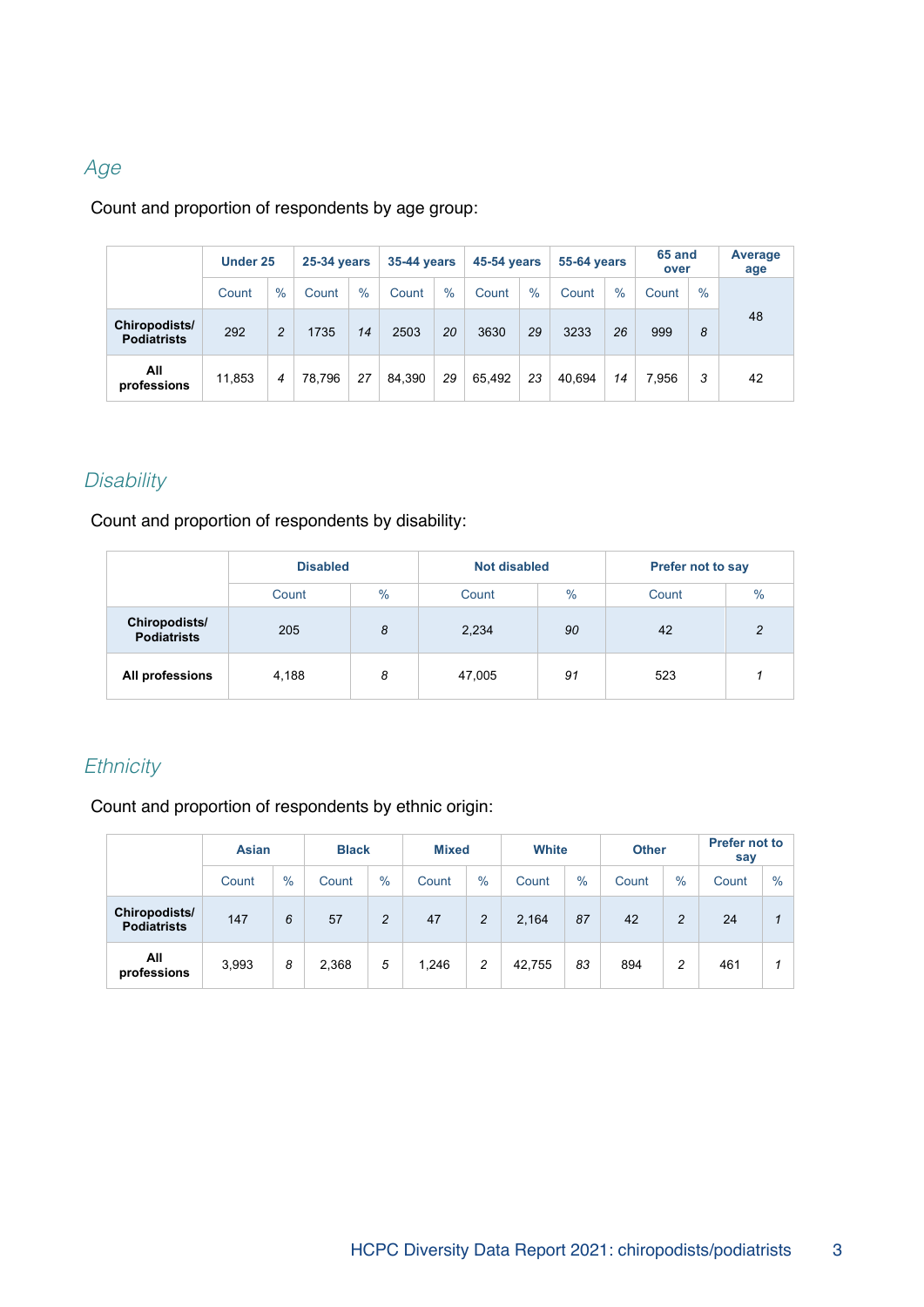# Gender

Count and proportion of respondents by gender:

|                                     | <b>Woman</b> |               | Man          |      |              | <b>Other</b> | <b>Prefer not to say</b> |               |  |
|-------------------------------------|--------------|---------------|--------------|------|--------------|--------------|--------------------------|---------------|--|
|                                     | <b>Count</b> | $\frac{9}{6}$ | <b>Count</b> | $\%$ | <b>Count</b> | $\%$         | <b>Count</b>             | $\frac{9}{6}$ |  |
| Chiropodists/<br><b>Podiatrists</b> | 1,826        | 74            | 633          | 26   | 5            | 0            | 18                       |               |  |
| All professions                     | 39,146       | 76            | 12,175       | 24   | 174          | 0            |                          | 0             |  |

Count and proportion of responses to "Do you consider yourself to fall under the protected characteristic of 'pregnancy & maternity', as per the Equality Act 2010?"

|                                     | <b>Yes</b> |                | <b>No</b> |      | Prefer not to say |      |  |
|-------------------------------------|------------|----------------|-----------|------|-------------------|------|--|
|                                     | Count      | $\%$           | Count     | $\%$ | Count             | $\%$ |  |
| Chiropodists/<br><b>Podiatrists</b> | 88         | $\overline{4}$ | 2,362     | 95   | 31                |      |  |
| All professions                     | 3,098      | 6              | 48,088    | 93   | 529               |      |  |

### **Religion**

Count and proportion of respondents by religion or belief:

|                                     | <b>Buddhist</b> | <b>Christian</b> | <b>Hindu</b> | <b>Jewish</b> | <b>Muslim</b> | <b>No</b><br>religion | <b>Other</b> | <b>Sikh</b> | <b>Spiritual</b> | <b>Prefer</b><br>not to<br>say |
|-------------------------------------|-----------------|------------------|--------------|---------------|---------------|-----------------------|--------------|-------------|------------------|--------------------------------|
| Chiropodists/<br><b>Podiatrists</b> | 1%              | 52%              | 2%           | 1%            | 3%            | 30%                   | 3%           | 1%          | 3%               | 4%                             |
| All<br>professions                  | 1%              | 44%              | 2%           | 1%            | 3%            | 39%                   | 3%           | 1%          | 4%               | 3%                             |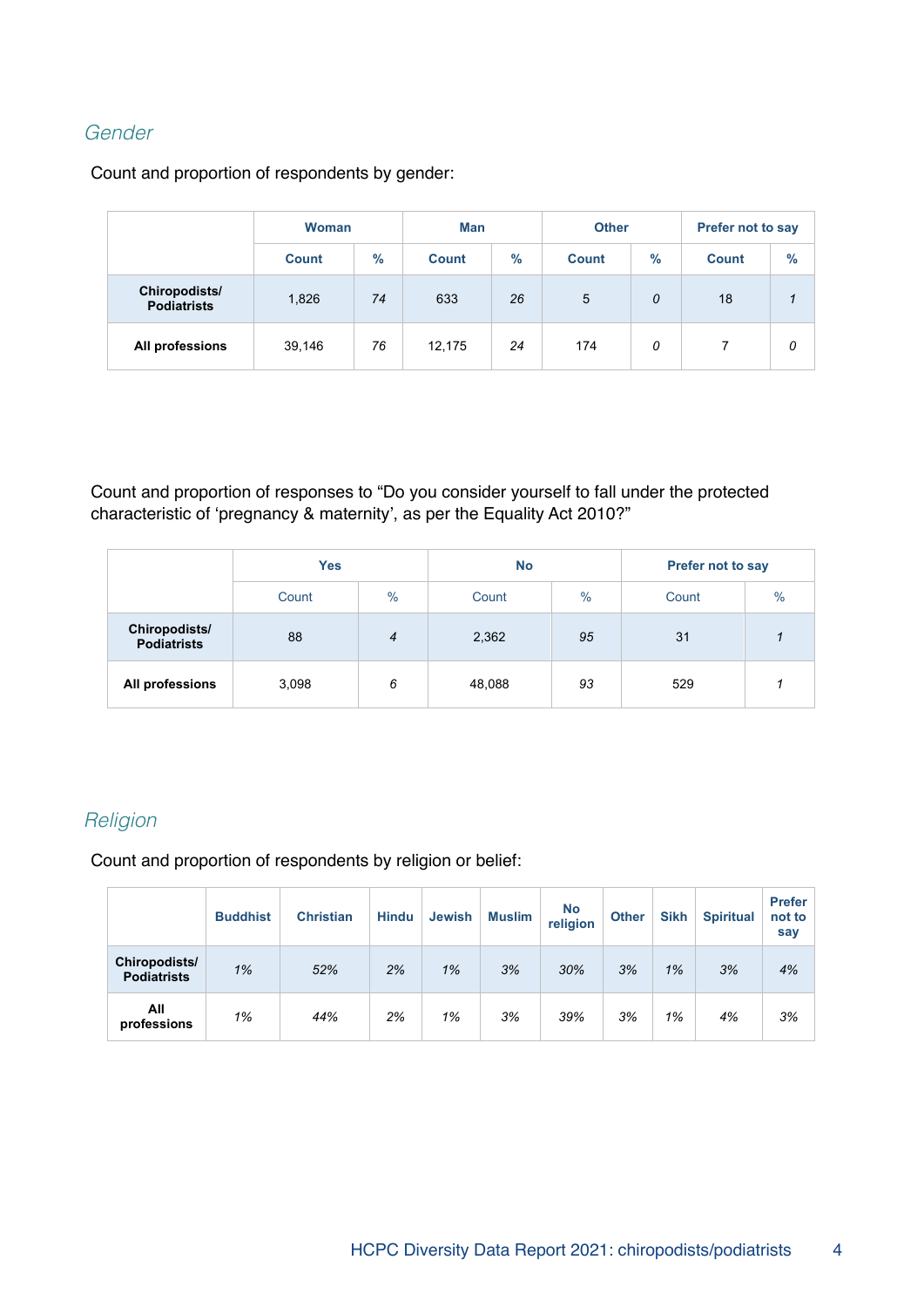#### Sexual orientation

#### Count and proportion of respondents by sexual orientation:

|                                     | Lesbian, Gay or<br>Queer (LGQ) <sup>2</sup> |               |        | <b>Heterosexual</b> |       |                | <b>Prefer not to say</b> |               |  |
|-------------------------------------|---------------------------------------------|---------------|--------|---------------------|-------|----------------|--------------------------|---------------|--|
|                                     | Count                                       | $\frac{0}{0}$ | Count  | $\frac{0}{0}$       | Count | $\%$           | Count                    | $\frac{0}{0}$ |  |
| Chiropodists/<br><b>Podiatrists</b> | 78                                          | 3             | 2,285  | 92                  | 44    | $\overline{2}$ | 74                       | 3             |  |
| All<br>professions                  | 2,254                                       | 4             | 46,558 | 90                  | 1,804 | 3              | 1,094                    | 2             |  |

#### Caring responsibilities

Count and proportion of respondents by caring responsibility:

|                                            | <b>Yes</b> |      | <b>No</b>     |    | <b>Prefer not to say</b> |               |  |
|--------------------------------------------|------------|------|---------------|----|--------------------------|---------------|--|
|                                            | Count      | $\%$ | $\%$<br>Count |    | Count                    | $\frac{0}{0}$ |  |
| <b>Chiropodists/</b><br><b>Podiatrists</b> | 758        | 31   | 1,678         | 68 | 45                       | $\mathcal{P}$ |  |
| All professions                            | 18,351     | 35   | 32,746        | 63 | 617                      |               |  |

# Country of work

Count and proportion of respondents by country of work:

|                                     | <b>England</b> |               |       | <b>Northern Ireland</b><br><b>Scotland</b> |       | <b>Wales</b>   |       | <b>Other</b> |       |      |
|-------------------------------------|----------------|---------------|-------|--------------------------------------------|-------|----------------|-------|--------------|-------|------|
|                                     | Count          | $\frac{0}{0}$ | Count | $\frac{0}{0}$                              | Count | $\%$           | Count | $\%$         | Count | $\%$ |
| Chiropodists/<br><b>Podiatrists</b> | 1,999          | 81            | 76    | 3                                          | 226   | 9              | 110   | 4            | 70    | 3    |
| All professions                     | 42.169         | 82            | 1,348 | 3                                          | 3,798 | $\overline{7}$ | 2,302 | 4            | 2,093 | 4    |

2. The term "LGQ" is used throughout the report to represent the categories: Gay Man, Gay woman/lesbian, Queer, and Prefer to self describe (where gay or queer or lesbian was indicated). This was used to ensure data remain unidentifiable, particularly where small cell counts were noted.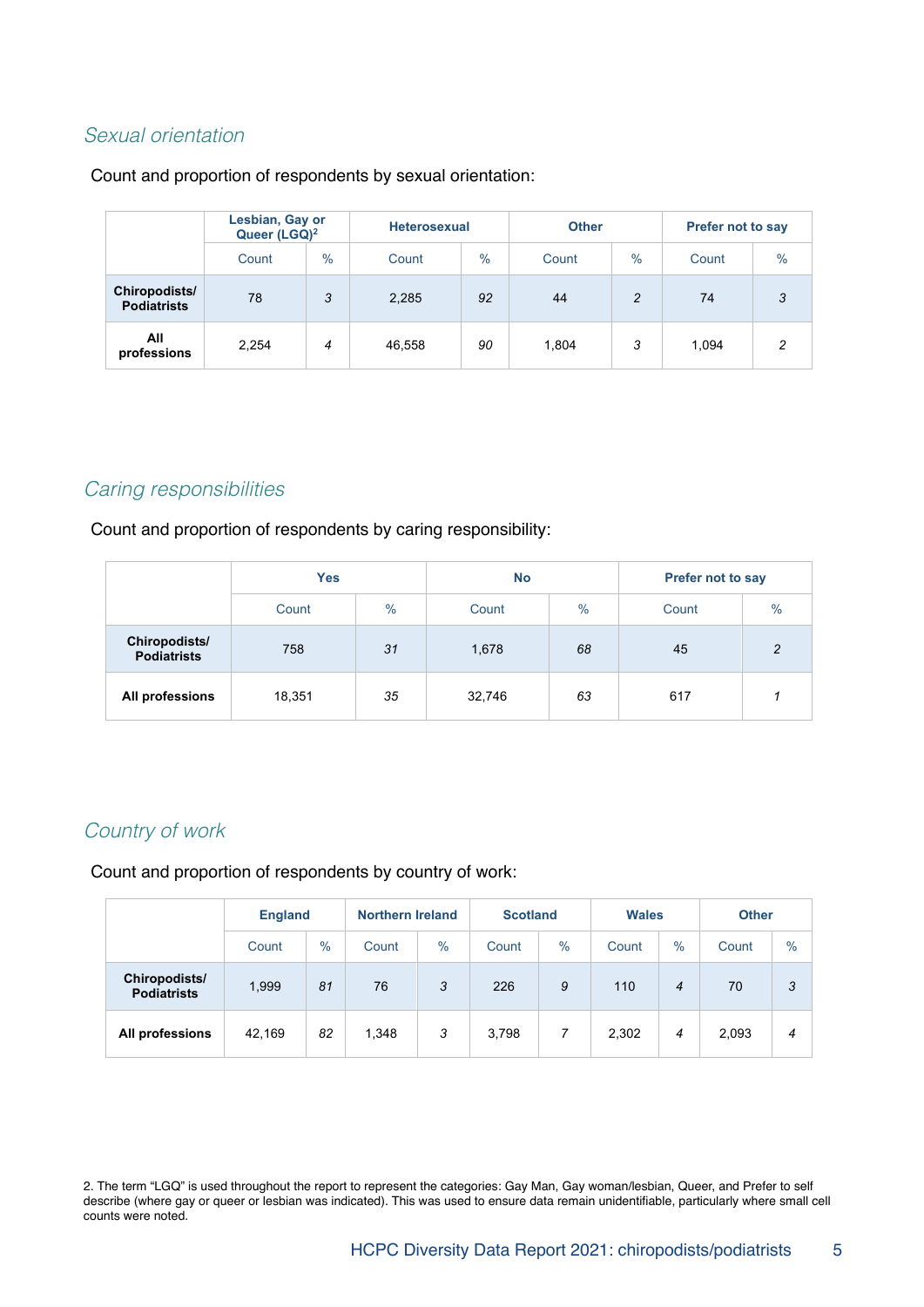# Work setting

Proportion of respondents by primary work setting:

| <b>Work Setting</b>                                          | Chiropodists/<br><b>Podiatrists</b> | All<br>professions |
|--------------------------------------------------------------|-------------------------------------|--------------------|
| <b>Adult social care</b>                                     | 1%                                  | 2%                 |
| <b>Community service</b>                                     | 19%                                 | 9%                 |
| Higher education/university/academia/research                | 2%                                  | 3%                 |
| Independent or private healthcare provider (clinic/business) | 47%                                 | 11%                |
| Independent or private healthcare provider (hospital/acute)  | 2%                                  | 3%                 |
| Laboratory                                                   | 0%                                  | 7%                 |
| NHS Acute/ hospital/ secondary care                          | 17%                                 | 35%                |
| <b>NHS Mental Health service</b>                             | 0%                                  | 6%                 |
| <b>Other</b>                                                 | 6%                                  | 10%                |
| Primary care/ general practice                               | 6%                                  | 10%                |
| Schools (primary/secondary/special)                          | 0%                                  | 4%                 |

Count and proportion of respondents by work pattern:

|                                     | <b>Full-time</b> |      | <b>Part-time</b> |      | <b>Flexible hours/</b><br><b>Zero Hour</b> |      | <b>Not currently</b><br>working |               | <b>Prefer not to</b><br>say |               |
|-------------------------------------|------------------|------|------------------|------|--------------------------------------------|------|---------------------------------|---------------|-----------------------------|---------------|
|                                     | Count            | $\%$ | Count            | $\%$ | Count                                      | $\%$ | Count                           | $\frac{0}{0}$ | Count                       | $\frac{0}{0}$ |
| Chiropodists/<br><b>Podiatrists</b> | 1,267            | 51   | 1,050            | 42   | 73                                         | 3    | 58                              | 2             | 33                          |               |
| All<br>professions                  | 32,236           | 62   | 15.825           | 31   | 2.126                                      | 4    | 1.200                           | 2             | 332                         |               |

#### **Education**

Count and proportion of respondents by type of schooling:

|                                     | State run or funded<br>(all types) |               | Independent (all types) |      | <b>Prefer not to say</b> |                | I don't know |               |  |
|-------------------------------------|------------------------------------|---------------|-------------------------|------|--------------------------|----------------|--------------|---------------|--|
|                                     | Count                              | $\frac{0}{0}$ | Count                   | $\%$ | Count                    | $\%$           | Count        | $\frac{0}{0}$ |  |
| Chiropodists/<br><b>Podiatrists</b> | 2,138                              | 86            | 278                     | 11   | 39                       | $\overline{c}$ | 26           |               |  |
| All<br>professions                  | 42.523                             | 82            | 7.931                   | 15   | 761                      |                | 504          |               |  |